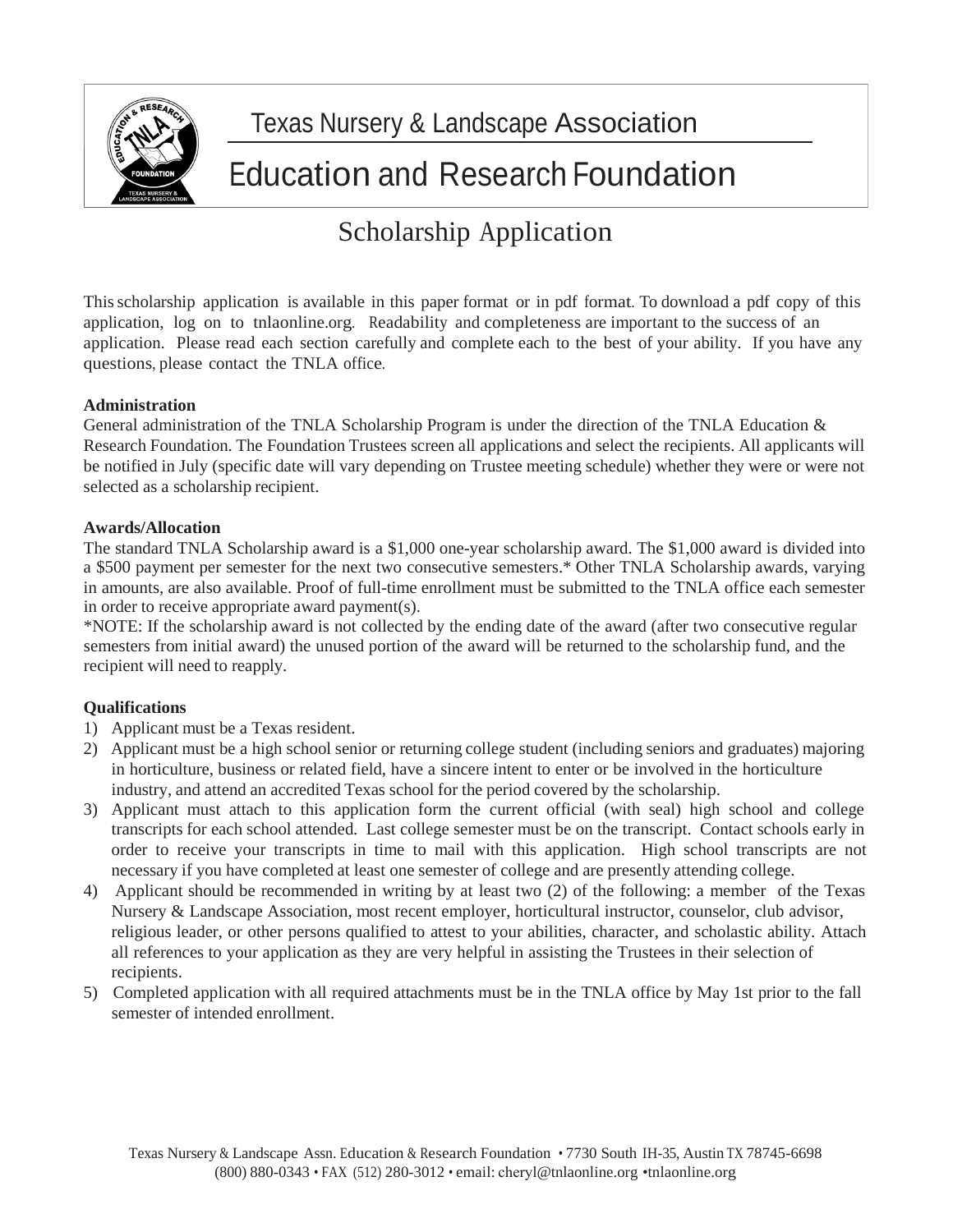### Scholarship Application Form

### Information Must Be Printed Legibly!

Deadline - Completed Application with all attachments must be received in the **TNLA Office by May 1st.**

Important: Be sure to enclose transcripts, all letters of recommendation, and a recent photograph suitable for publication in TNLA Green magazine (digital photo preferred, email to: cheryl@tnlaonline.org). Mail to TNLA Education & Research Foundation, 7730 South IH-35, Austin, Texas 78745-6698. Please feel free to use additional pages if you are unable to completely answer any section in the space provided.

### Personal Data

| 1.                            |                                                                                                                                                                                                                                                                                                                                                                                                                                                                                                                                                                       |  |  |  |  |  |
|-------------------------------|-----------------------------------------------------------------------------------------------------------------------------------------------------------------------------------------------------------------------------------------------------------------------------------------------------------------------------------------------------------------------------------------------------------------------------------------------------------------------------------------------------------------------------------------------------------------------|--|--|--|--|--|
|                               | Email — <u>contract the contract of the contract of the contract of the contract of the contract of the contract of the contract of the contract of the contract of the contract of the contract of the contract of the contract</u>                                                                                                                                                                                                                                                                                                                                  |  |  |  |  |  |
| 2.                            |                                                                                                                                                                                                                                                                                                                                                                                                                                                                                                                                                                       |  |  |  |  |  |
|                               | State <u>Constantine Zip</u> City 2014                                                                                                                                                                                                                                                                                                                                                                                                                                                                                                                                |  |  |  |  |  |
| 3.                            | Permanent Address City City                                                                                                                                                                                                                                                                                                                                                                                                                                                                                                                                           |  |  |  |  |  |
|                               | County State Zip Phone                                                                                                                                                                                                                                                                                                                                                                                                                                                                                                                                                |  |  |  |  |  |
| 4.                            | Are any of your relatives involved in horticulture, landscape or a closely related field?<br>Yes No If yes; Relative No If yes is a set of the set of the set of the set of the set of the set of the set of the set of the set of the set of the set of the set of the set of the set of the set of the set of the set of<br>Business worked for quality and the contract of the contract of the contract of the contract of the contract of the contract of the contract of the contract of the contract of the contract of the contract of the contract o<br>Other |  |  |  |  |  |
| 5.                            | Have you been a previous recipient of a TNLA Education & Research Foundation scholarship? $\Box$ Yes $\Box$ No                                                                                                                                                                                                                                                                                                                                                                                                                                                        |  |  |  |  |  |
| <b>Educational Background</b> |                                                                                                                                                                                                                                                                                                                                                                                                                                                                                                                                                                       |  |  |  |  |  |
| 6.                            | Name of school now attending<br>Theor Year College ∏ Two Year College ∏ High School                                                                                                                                                                                                                                                                                                                                                                                                                                                                                   |  |  |  |  |  |
| 7.                            |                                                                                                                                                                                                                                                                                                                                                                                                                                                                                                                                                                       |  |  |  |  |  |
| 8                             | Current major contract to the contract of the contract of the contract of the contract of the contract of the contract of the contract of the contract of the contract of the contract of the contract of the contract of the                                                                                                                                                                                                                                                                                                                                         |  |  |  |  |  |
|                               | Minor or area of specialization subsequently and the state of specialization state of the state of specialization                                                                                                                                                                                                                                                                                                                                                                                                                                                     |  |  |  |  |  |
| 9.                            | Year currently in school $\Box$ High School Senior<br>College: Freshman Sophomore Junior Senior Graduate                                                                                                                                                                                                                                                                                                                                                                                                                                                              |  |  |  |  |  |
|                               | 10. How many years in college _________ Expected date of graduation _____________                                                                                                                                                                                                                                                                                                                                                                                                                                                                                     |  |  |  |  |  |
|                               | 11. Total number of college hours completed Number of hours currently carrying                                                                                                                                                                                                                                                                                                                                                                                                                                                                                        |  |  |  |  |  |
|                               |                                                                                                                                                                                                                                                                                                                                                                                                                                                                                                                                                                       |  |  |  |  |  |
|                               | 13. Overall college grade point average _______ Grade point average in major ______                                                                                                                                                                                                                                                                                                                                                                                                                                                                                   |  |  |  |  |  |
|                               | 14. How do you plan to fund your college education?                                                                                                                                                                                                                                                                                                                                                                                                                                                                                                                   |  |  |  |  |  |
|                               | 15. List high schools and colleges attended                                                                                                                                                                                                                                                                                                                                                                                                                                                                                                                           |  |  |  |  |  |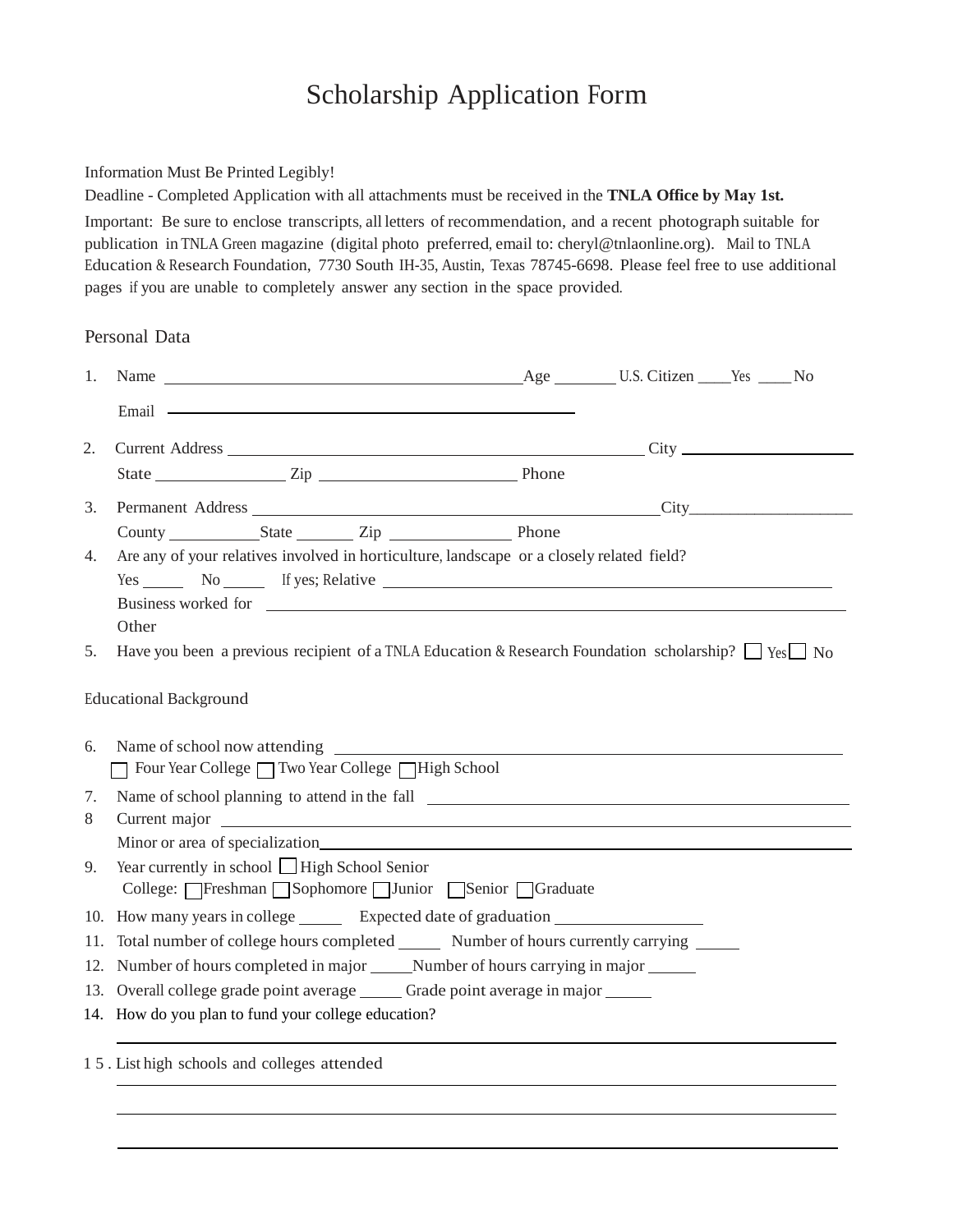Current high school and college transcript for each school attended must be attached to application form to be eligible for awards. Last college semester completed must be included on transcript. High school transcripts are not required if you have completed at least one semester of college and are presently attending college. (Note: Be sure to contact schools early to allow transcripts to be sent on time.)

### Activities

|  |  |  |  | 16. Please list any awards, honors, scholarships, etc. you have received. |
|--|--|--|--|---------------------------------------------------------------------------|
|--|--|--|--|---------------------------------------------------------------------------|

|     | High school <u>and</u> the school and the school of the school and the school of the school of the school of the school of the school of the school of the school of the school of the school of the school of the school of the sc |
|-----|-------------------------------------------------------------------------------------------------------------------------------------------------------------------------------------------------------------------------------------|
|     |                                                                                                                                                                                                                                     |
| 17. | College activities related to horticulture/landscape                                                                                                                                                                                |
|     | <u> 1989 - Johann Stoff, amerikansk politiker (d. 1989)</u>                                                                                                                                                                         |
|     |                                                                                                                                                                                                                                     |
|     | ,我们也不会有什么。""我们的人,我们也不会有什么?""我们的人,我们也不会有什么?""我们的人,我们也不会有什么?""我们的人,我们也不会有什么?""我们的人                                                                                                                                                    |
|     |                                                                                                                                                                                                                                     |
|     |                                                                                                                                                                                                                                     |
|     |                                                                                                                                                                                                                                     |
|     |                                                                                                                                                                                                                                     |
|     |                                                                                                                                                                                                                                     |
|     | Work Experience                                                                                                                                                                                                                     |

21. List all work experience in which you have participated, whether related to horticulture, landscape or not. Employer Job Title or Duties Dates

#### Personal References

22. Submit letters of recommendation with this application form from any two of the following: a member of the Texas Nursery & Landscape Association, most recent employer, horticultural instructor, counselor, club advisor, religious leader, or other persons qualified to attest to your character, and scholastic ability. (Note: Good personal references are important to your application.)